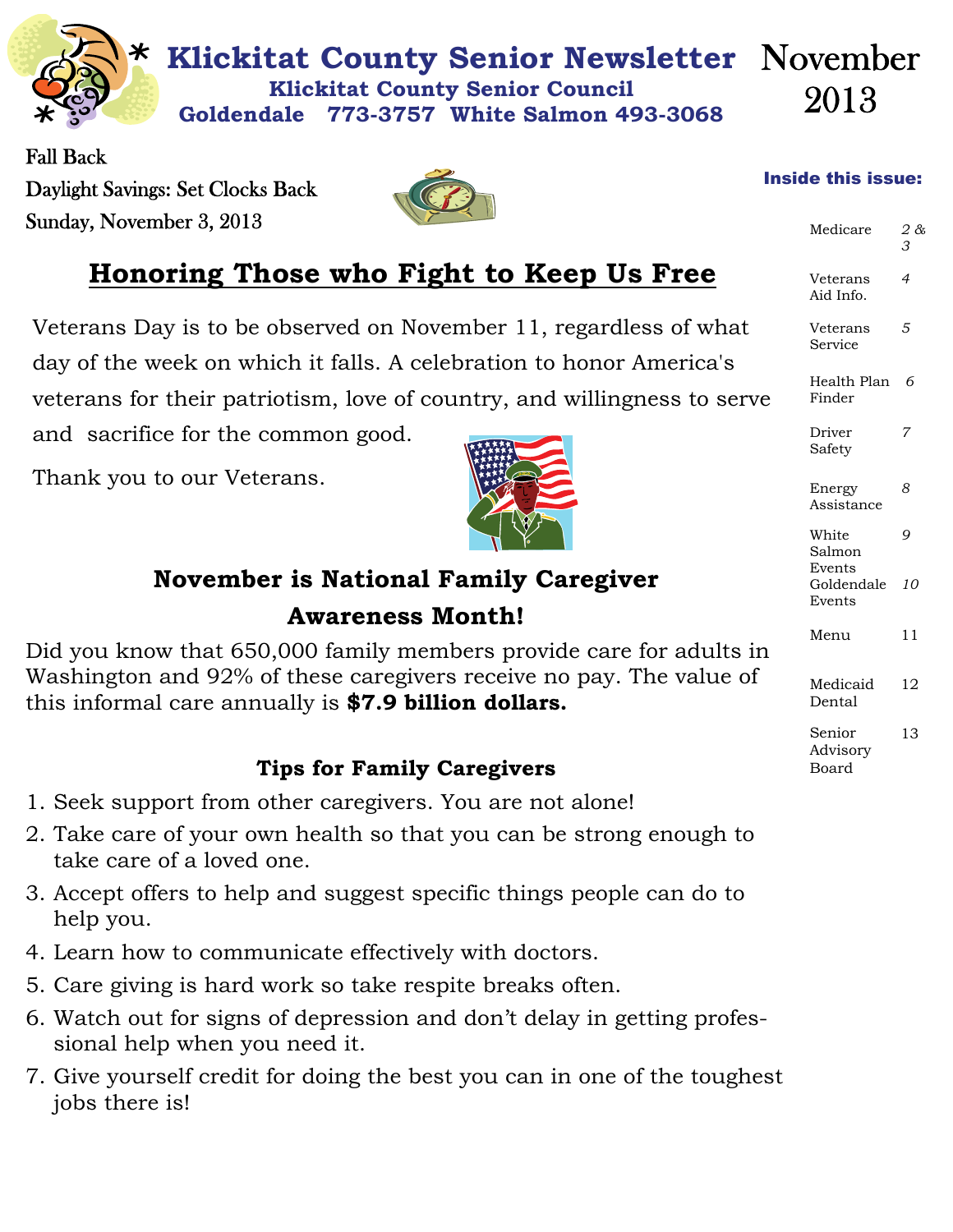#### **Dear Marci,**

I want to change my Medicare prescription drug plan during Fall Open Enrollment. Do private insurance companies have to follow any rules when they market their Medicare plans?

- Karole (Tillamook, OR)

#### **Dear Karole,**

Yes, insurance companies that sell [Medicare Advantage plans](http://e.medicarerights-email.org/l.jsp?d=8738.726047.1282.8b9iBgjO27fAN3GP1QhkODQ..A) (also known as Medicare private health plans) and [Medicare prescription drug plans](http://e.medicarerights-email.org/l.jsp?d=8738.726048.1282.8b9iBgjO27fAN3GP1QhkODQ..A) (Part D) must follow certain rules when marketing and promoting their plans. It's especially important to know these rules during [Fall Open](http://e.medicarerights-email.org/l.jsp?d=8738.726049.1282.8b9iBgjO27fAN3GP1QhkODQ..A)  [Enrollment](http://e.medicarerights-email.org/l.jsp?d=8738.726049.1282.8b9iBgjO27fAN3GP1QhkODQ..A), the period of time that spans from October 15 to December 7 of each year. During Fall Open Enrollment, people who have Medicare can make any changes to their Medicare coverage and sign up for a [Medicare prescription drug plan](http://e.medicarerights-email.org/l.jsp?d=8738.726050.1282.8b9iBgjO27fAN3GP1QhkODQ..A) for the first time. The last change that people make during Fall Open Enrollment takes effect January 1 of the next year.

Know that insurance brokers and plan agents cannot violate any of the following rules when trying to market Medicare plans to you:

Insurance brokers and plan agents cannot call you if you did not ask them to do so. They also cannot ask for your financial or personal information if they call you. In addition, they cannot send you emails if you have not asked them to send you information via email. Keep in mind, however, that rules are less strict for insurance companies that have existing relationships with plan members. For example, an insurance company may call an existing plan member about the different Medicare plans it offers as that plan member becomes eligible for Medicare. In addition, people currently enrolled in Medicare plans may be contacted by their plan.

Insurance brokers and plan agents cannot visit you in the home or nursing home without your consent. While you can ask the insurance company to send a representative to your home to speak with you about a Medicare plan, they are not allowed to come to your home uninvited.

Insurance brokers and plan agents cannot sell you life insurance or other non-health related products, unless you specifically request that information.

Insurance brokers and plan agents cannot give you food, gifts or prizes worth more than \$15 in an effort to get you to enroll into a particular Medicare plan. Gifts or prizes that are worth more than \$15 must be made available to the general public and not just for people who have Medicare.

If an insurance company or broker has violated any of the aforementioned rules, you should report them to 800-MEDICARE. If possible, try to include specific names, locations and times. Since Medicare is unable to monitor every single action of insurance companies and brokers, your report to Medicare will help ensure that the rules protecting people with Medicare are followed.

-Marci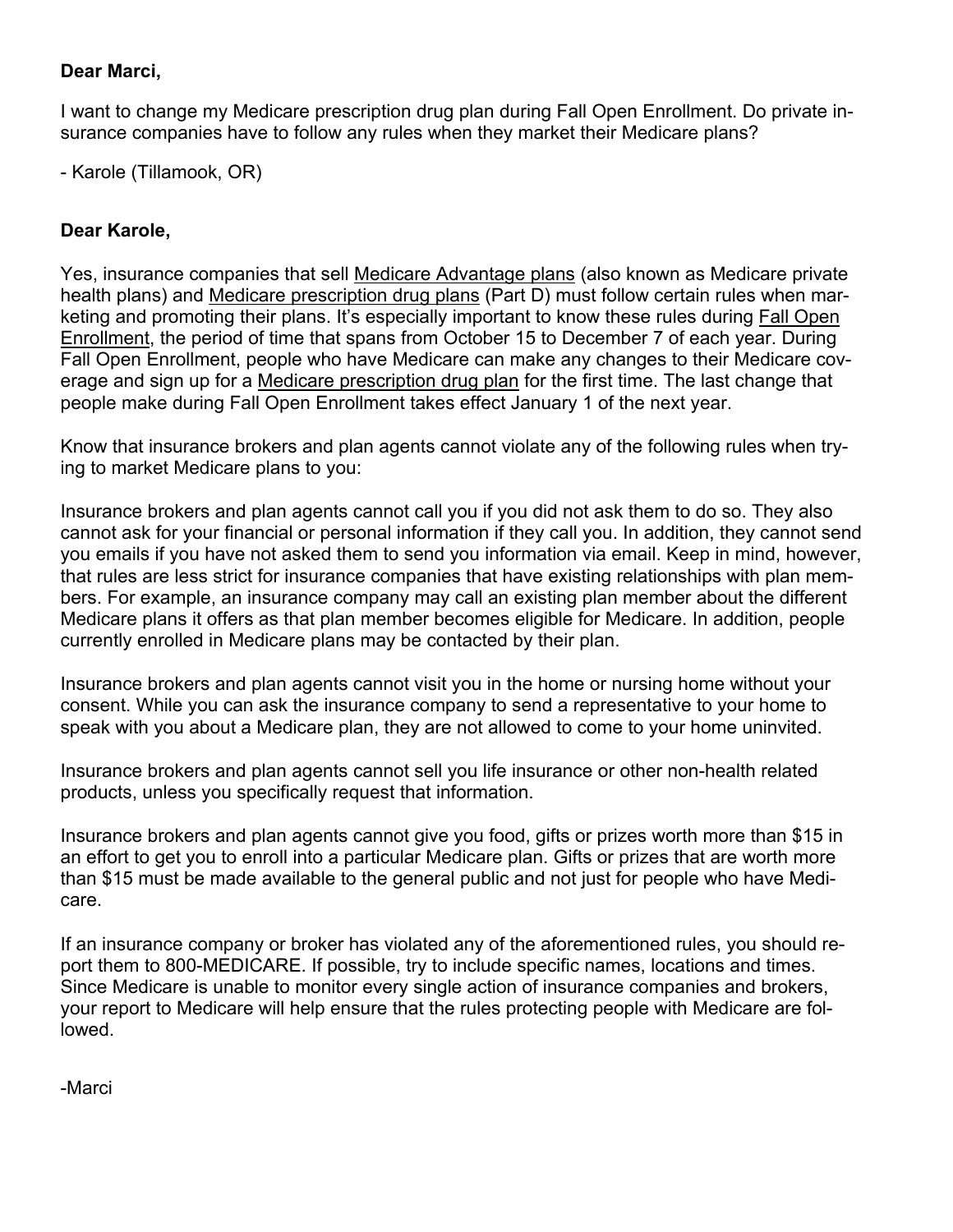## **Medicare D Open Enrollment**



Are you a senior adult on a Medicare Prescription plan you don't care for? Are you wanting to change your prescription plan but not sure how or who to turn to for help?

This year's open enrollment for Medicare Part D will began on October 15, 2013 and will run thru December 7, 2013. Call Klickitat County Senior Services in Goldendale at 509-773-3757 and in White Salmon at 509-493- 3068 to make an appointment with Virginia or Jill and they can assist you with navigating the Medicare system. They can help you make an informed decision about your prescription needs, help get you signed up or help you make changes to your current plan.

You will want to bring with you the following items to your counseling session:

- Medicare Card
- Current insurance card or prescription drug cards
- Any letter from the Social Security Administration about your eligibility for Extra Help or changes in your prescription drug coverage
- An estimate of your monthly or annual income
- An estimate of your resources/assets
- A list of all your current medications including dosage amount and strength of drug (mg).

Bringing this information to your appointment will help insure you get the best options available to you.

It is always best to review your current health plan once a year during open enrollment. We have already demonstrated significant savings that people have been able to make by reviewing and switching plans. In White Salmon Jill has already noted approximately over \$6,000.00 in annual savings and that was with only 6 individuals that she provided assistance to. It could mean a lot of savings for you so make sure that your current health plan is still the best option for you.

Call today and schedule an appointment with Senior Services, West end of Klickitat County call 493-3068 or in East County call 773-3757 or toll free 1-800-447-7858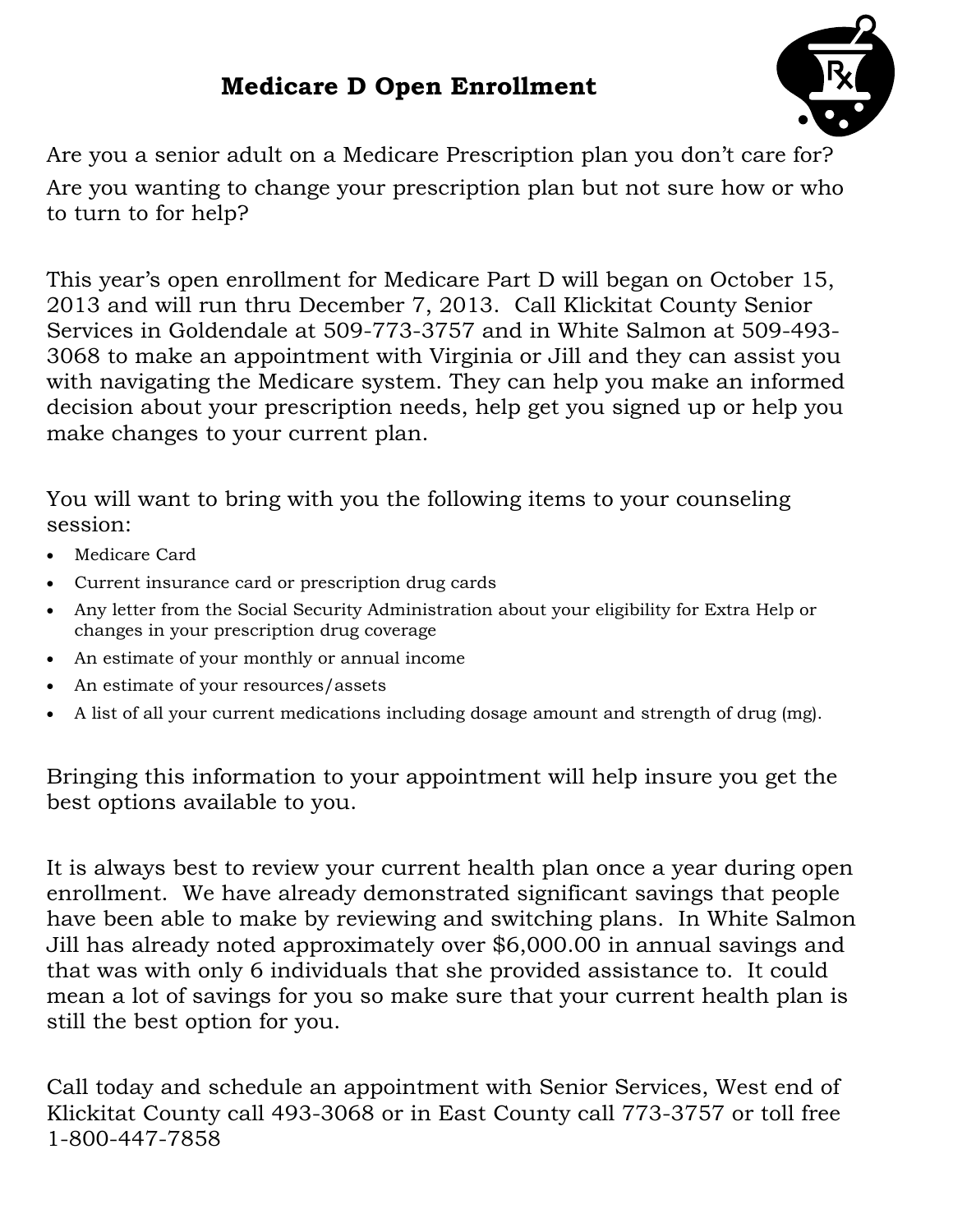## **The VA Aid & Attendance Benefit**

Veterans, 65 years and older who served during war time, may be eligible for a tax-free benefit called the Veterans Aid and Attendance benefit awarded by the Department of Veterans Affairs.

#### **Receive up to \$2,676 monthly with the Aid and Attendance Benefit**

The Aid & Attendance Benefit provides benefits for war era veterans and their surviving spouses who require the regular attendance of another person to assist in at least two of the daily activities of living such as eating, bathing, dressing and undressing, transportation, and the needs of nature.

## Benefit Table

| <b>Status</b>           | <b>Monthly Benefit Amount</b> |
|-------------------------|-------------------------------|
| <b>Surviving Spouse</b> | \$1,113                       |
| Single Veteran          | \$1,732                       |
| <b>Married Veteran</b>  | \$2,054                       |
| Two Vets Married        | \$2,676                       |

#### **Tax Free**

#### **What Does The Aid & Attendance Benefit Mean to You?**

- With the benefit in hand, you are able to afford the care you need.
- You never have to pay it back and it is completely tax free.
- Like Social Security, this pension is dependable and is paid directly to you by the Department of the Treasury.

This benefit can be used for in-home care, board and care homes, residential care homes, and for assisted living communities.

Please come to an informational meeting presented by Klickitat County Veterans Affairs officers Roger and Debra Proctor to be held at the Pioneer Center—- Senior Services

501 NE Washington, White Salmon

Friday, November 15, 2013 at 2:30 pm

For questions or more information call 509-493-3068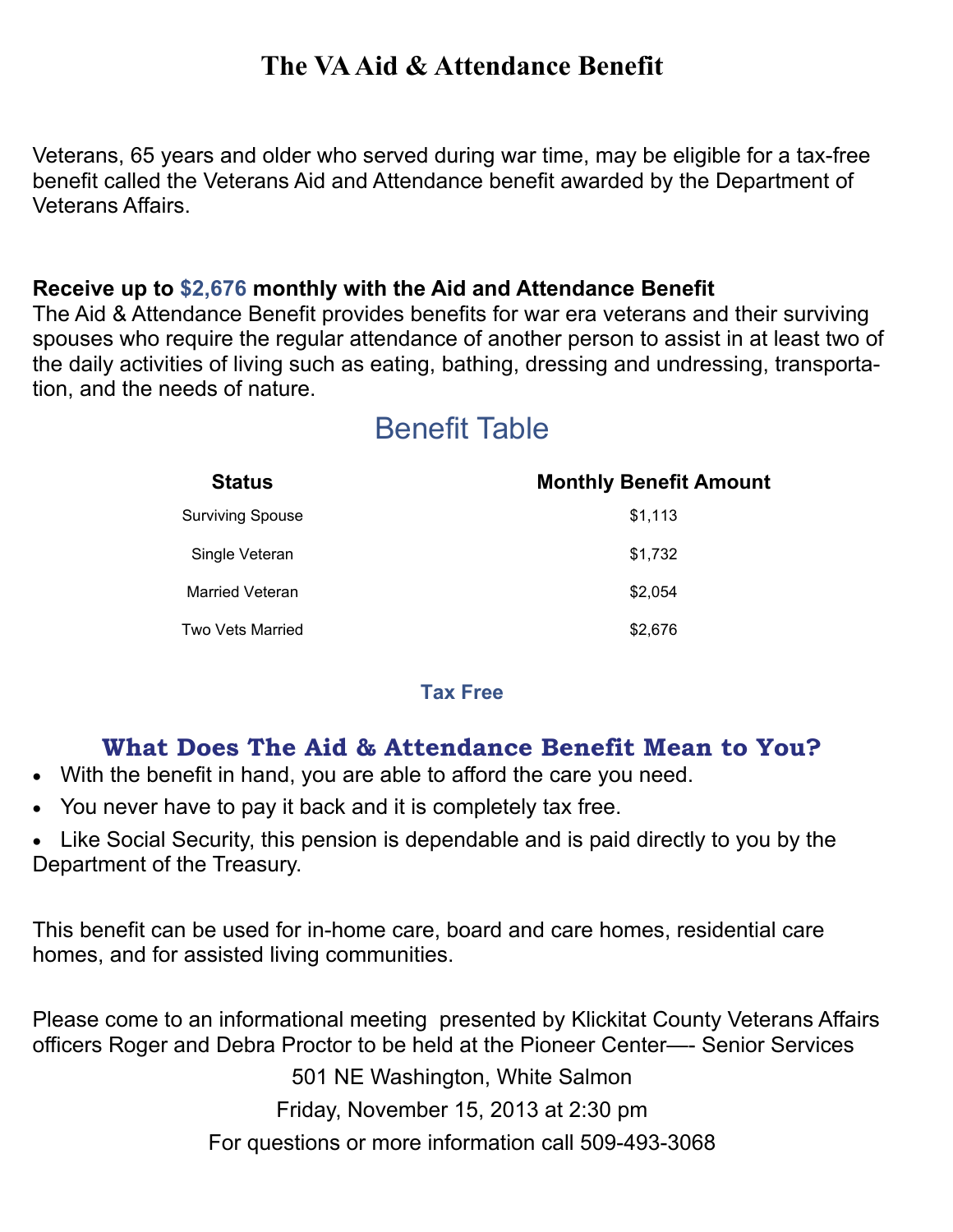## **Klickitat County Veteran's Service Officer**

Veteran's Service Officer, Roger Proctor, has office space and office hours to provide assistance to Veteran's and their families in Klickitat County.



Office hours are from 8:30am to 4:30pm

**Goldendale** on Wednesdays at the Courthouse on the bottom floor Room #10, 205 N. Columbus, Goldendale

509-773-2467

**White Salmon** on Fridays in the Pioneer Center, 501 NE Washington St., White Salmon, front entrance reception area.

509-493-6031

Roger's wife Debra Proctor is also a Veteran's Service Officer and will also provide assistance.

## VOLUNTEER TAX PREPARATION

SHARE YOUR TALENTS--If you don't seize up at the thought of preparing income taxes, and kind of enjoy unique situations, fiddling with numbers, decoding things like tax rules...this might be for you! For over 35 years in the Gorge, the AARP Tax-Aide program has been operating with volunteers to prepare taxes for senior citizens and low to moderate income persons, free of charge. We are in need of volunteers to join our program. There are 6 days of training in Jan. over a 2week period, usually in The Dalles. After that, passing a test is required for certification. Selfstudy or online training is also available. We work in Hood River, White Salmon, and The Dalles and Tygh Valley with a minimum 4 hour per week commitment requested. There's lots of support and collaboration; no one is expected to know it all. We prepare returns using Tax-wise on IRS loaned laptops. If you're interested in more information, call Ronell Currie, 541-478-3461.

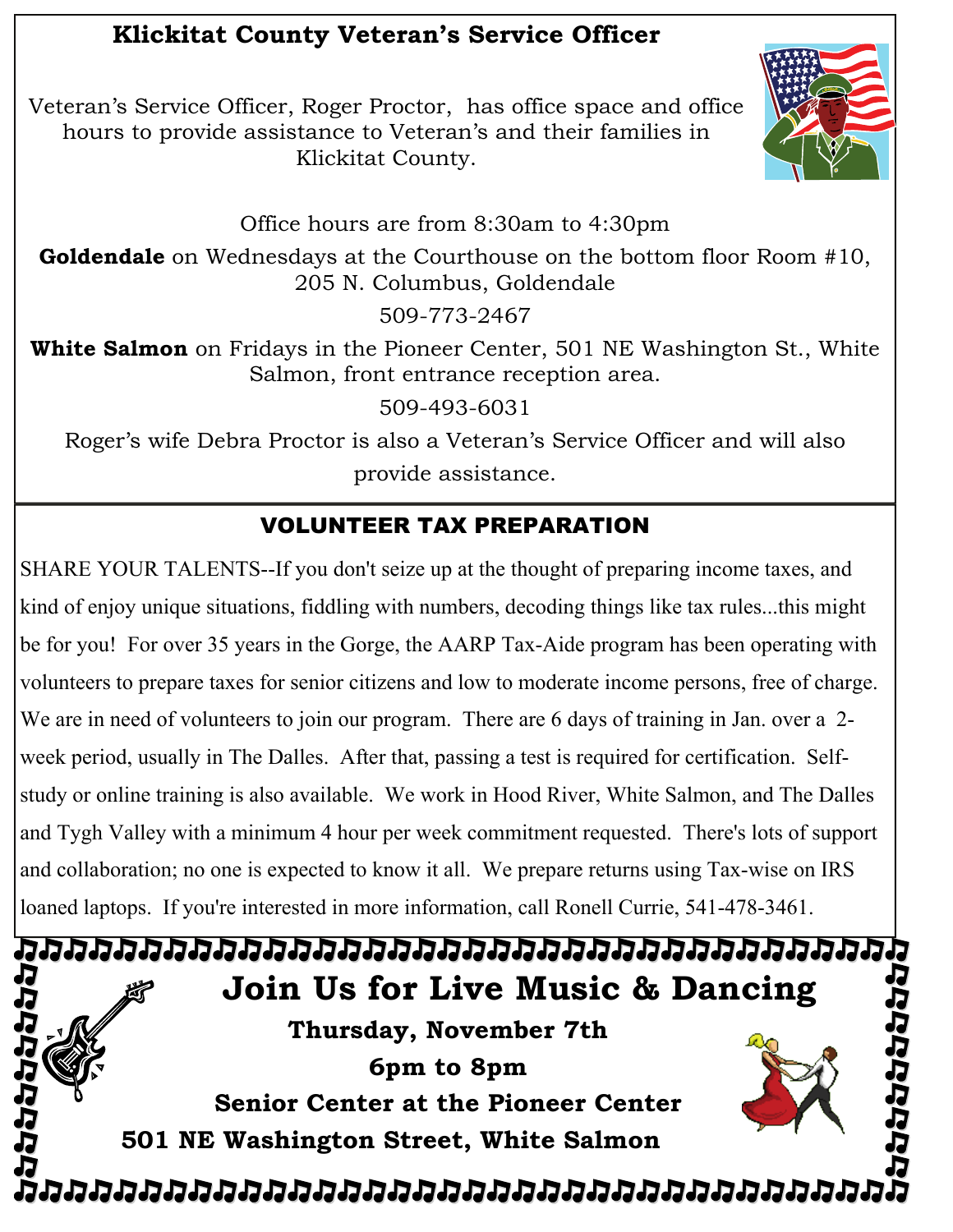

click. compare. covered.

# **Get Enrolled in Health Care Insurance**

Washington Health Benefit Exchange Information & Enrollment Sessions @ Your Library

**Sessions:** In-Person Assisters certified by the Health Benefit Exchange\* will be available to help people use the Washington HealthPlanFinder to enroll in health care coverage offered in accordance with the Affordable Care Act. Clark County Public Health staff will provide information on how to enroll yourself and/or your family and be there to answer questions and help those that need more assistance. This event is open to Washington residents of all incomes.

*\* In-Person Assisters certified by the Health Benefit Exchange will never charge to assist you with enrollment.* 

**Klickitat County Dates & Times**

**Saturday, November 2 , 10 am - 1 pm** White Salmon Valley Community Library 77 NE Wauna Ave, White Salmon

**Thursday, November 7, 3-6 pm** Goldendale Community Library 131 W Burgen St, Goldendale

**Saturday, January 18, 3-6 pm** 

White Salmon Valley Community Library 77 NE Wauna Ave, White Salmon

**Saturday, January 25 10 am - 1 pm**  Goldendale Community Library 131 W Burgen St, Goldendale To enroll: Please know your birth date, social security number and income. Legal immigrants need to bring passport, alien or other immigration numbers.

**If you have Medicare or are eligible for Medicare this does not apply to you**.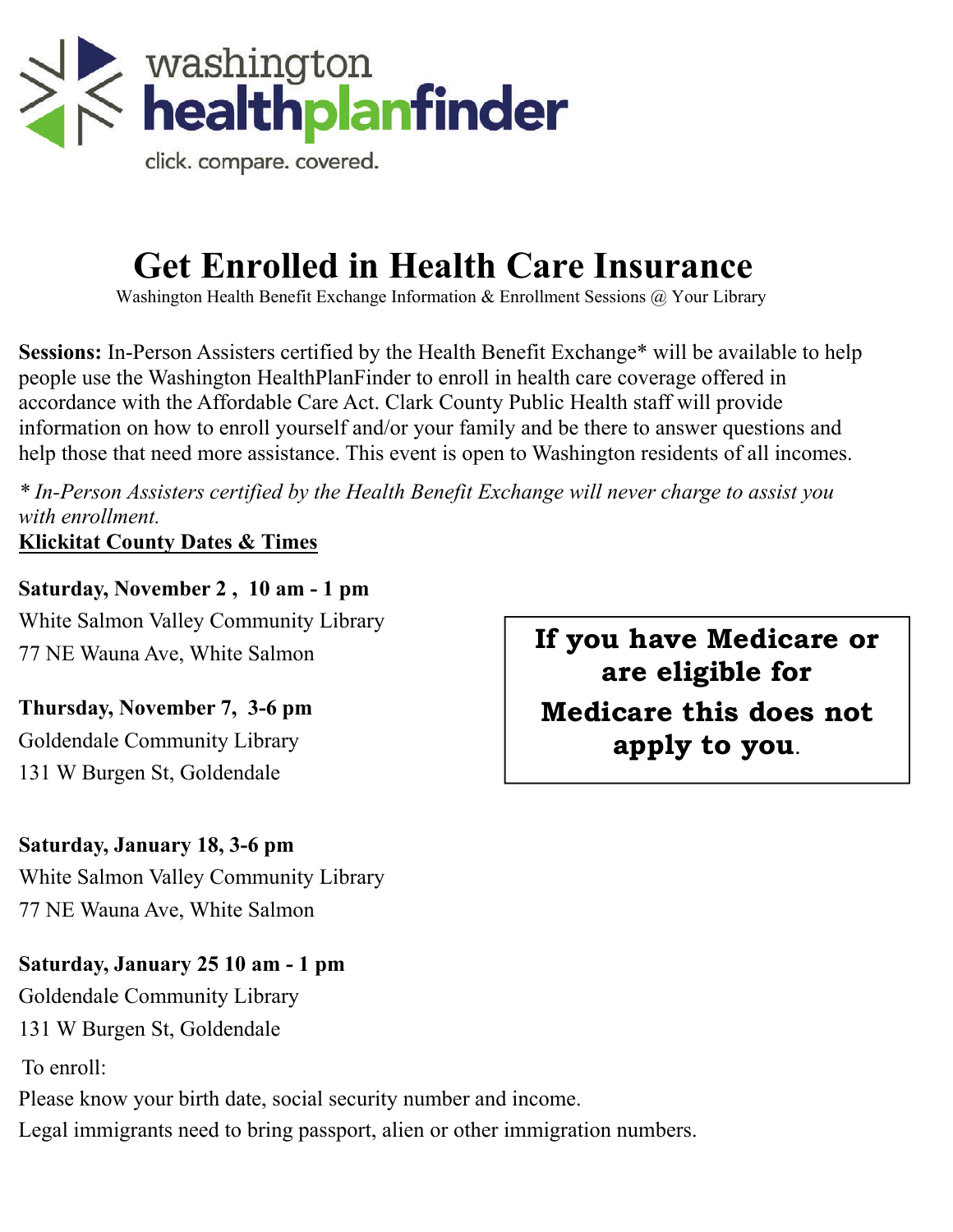

## **Goldendale AARP Driver Safety Class Veterans FREE November Class**

**DATE:** November 18th from 1pm to 5pm & November 19th from 8:30am to 12pm **Place:** Goldendale Library, 131 West Burgen, Goldendale, WA

Jim Bull is the instructor for the Goldendale Driver Safety Class

To register for the AARP Driver Safety Class in call Virginia Duhnam, Klickitat County Senior Services, at 773-3757.

## **Food Banks of Klickitat County**

Food assistance 1-800-505-4686

#### **Goldendale Food Bank**

509-773-5220 , 104 Simcoe Drive,

basement of Lutheran Church Open Monday, Tuesday, and Thursday 10am to 1pm

Senior Boxes 2nd Monday of the month

#### **Bingen/White Salmon Food Bank**

509 493-3954, 800-755-1192 Open Tuesday and Thursday 8:30am to 12:00pm / 1pm to 3pm 1250 E Stuben Street, Bingen, WA

#### **Klickitat Community Food Bank**

Wednesdays 9:30qam to Noon 1pm to 2:30pm



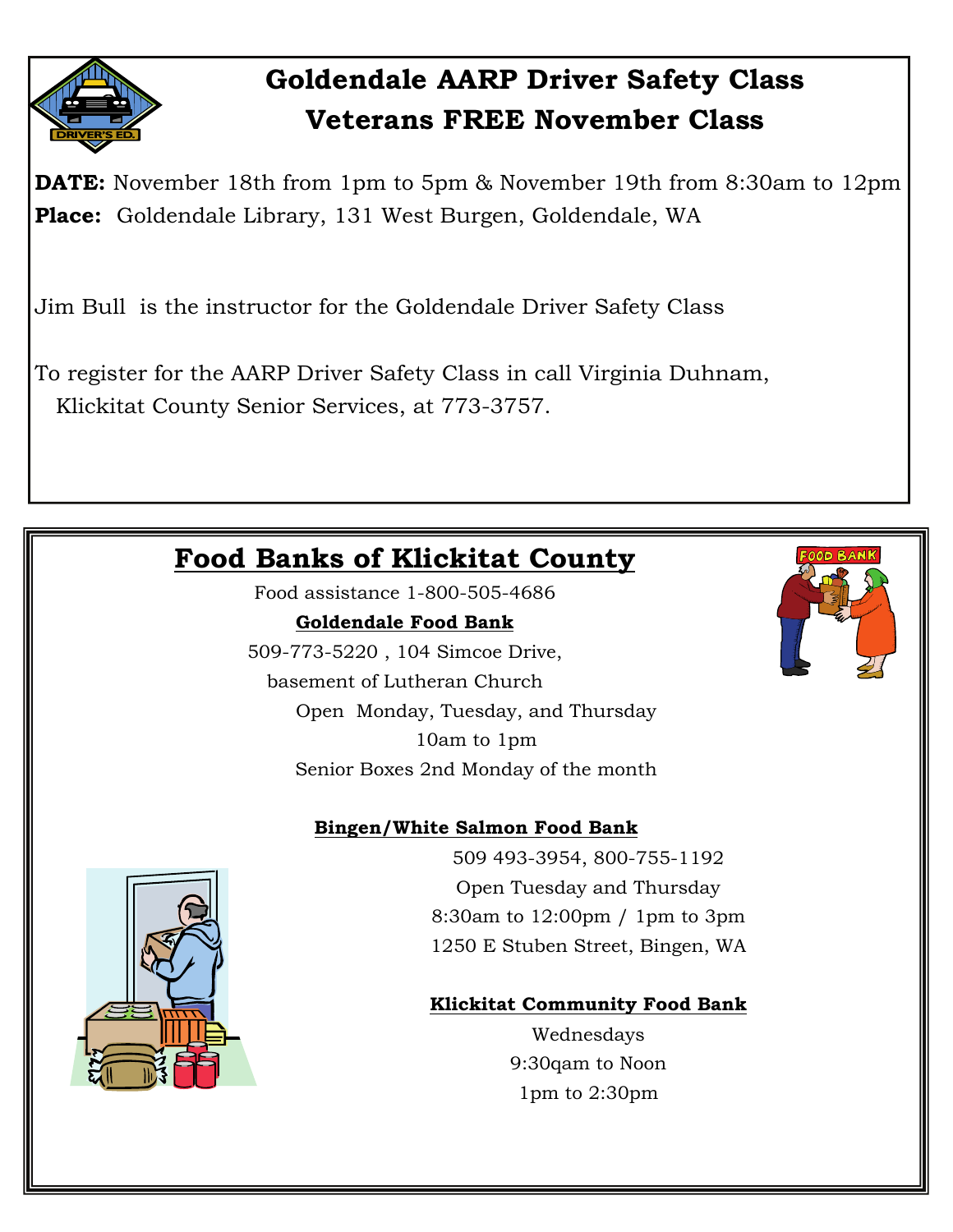

## **HELP With Winter Heating**

Washington Gorge Action Program (WGAP) will be at the following meal sites to process Energy Assistance Applications.

**Pioneer Center in White Salmon** (501 NE Washington Street)

November 4& 6th from 11am to 1pm

**Lyle Lions Community Center:** November 5th 11am to 1pm

**Goldendale Senior Center** (115 E. Main Street) November 7th & 12th

10:30am to 1pm

## **MUST BRING:**

- Proof of income for months of August, September & October
- Proof of physical address
- Copy of utility bill (that you are applying for help)
- SS cards for ALL household member
- ID for all adults

## **Klickitat PUD Electricity**

**Senior Discount**



**Senior Services is accepting applications for the Senior Electric Discount provided by the Klickitat PUD.** 

### **Requirements are:**

- **1. The applicant's name must be on the Klickitat PUD Account.**
- **2. The applicant MUST be inhabiting the residence during the period discount is received.**
- **3. The applicant must be 62 or older.**
- **4. Annual household income is at or below \$21, 600.**

**Call Virginia in Goldendale at 773-3757 or Jill in White Salmon 493-3068 for assistance.**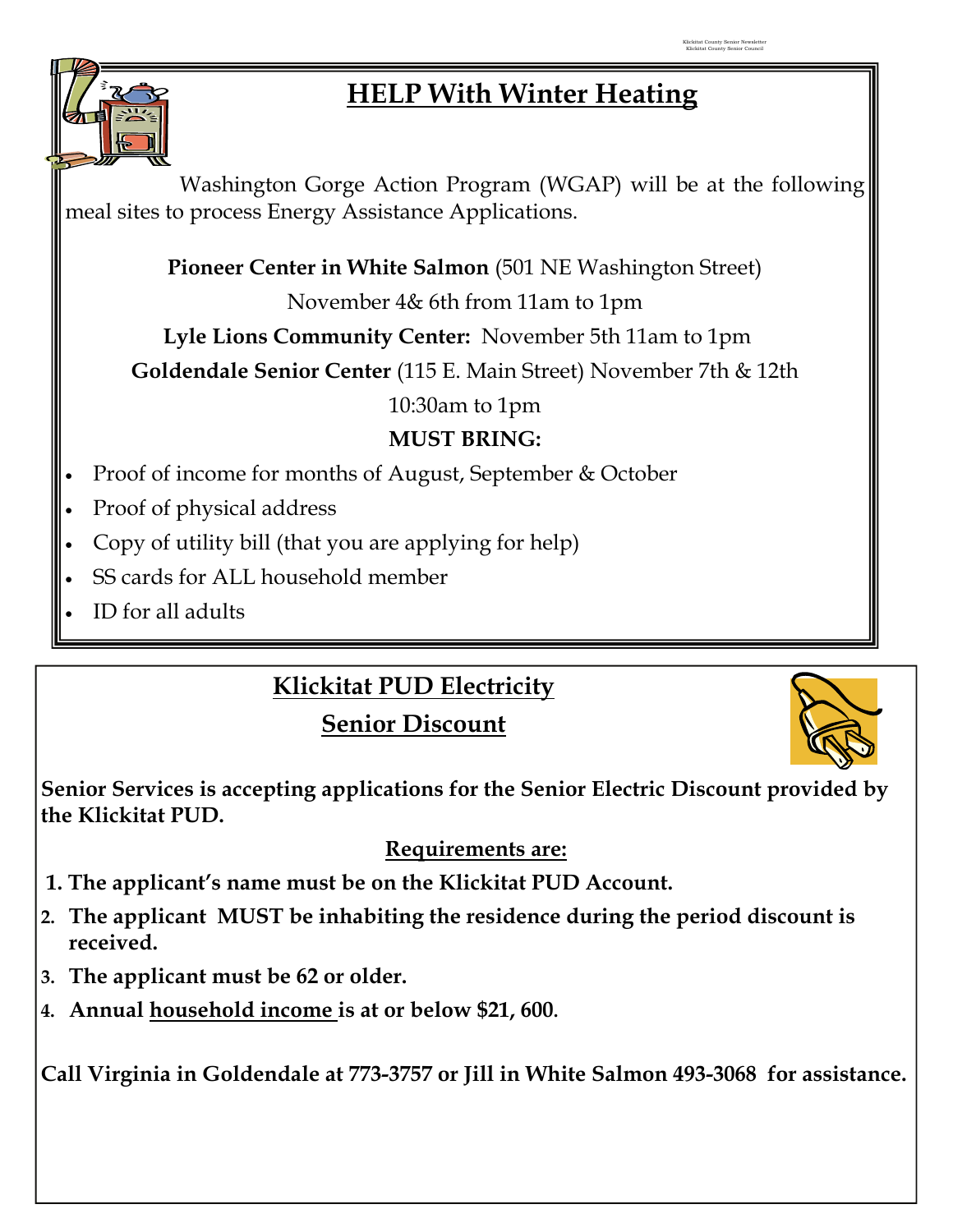

# **White Salmon Events 2013**

| <b>Sun</b>     | Mon                                                         | <b>Tue</b>                                                                          | <b>Wed</b>                                                                                                                                           | <b>Thu</b>                                                                                                                                     | Fri                                                                      | <b>Sat</b>     |
|----------------|-------------------------------------------------------------|-------------------------------------------------------------------------------------|------------------------------------------------------------------------------------------------------------------------------------------------------|------------------------------------------------------------------------------------------------------------------------------------------------|--------------------------------------------------------------------------|----------------|
|                | <b>MUSIC</b><br>11/4 Straw-<br>berry Moun-<br>tain Band     | 11/6 Barbara<br>& Marlow<br>11/13 The<br>Cindy $\&$<br>Rhonda Grp.                  | $11/18$ Greg<br>Rogholt<br>11/20 Barbara<br>& Marlow                                                                                                 | 11/25 Truman<br>Bohler<br>11/27 Strawberry<br>Mountain Band                                                                                    | 1<br>9:30<br>Exercise                                                    | $\overline{2}$ |
| $\overline{3}$ | $\overline{4}$<br>9:30 Exercise<br>10am BINGO               | 5<br>8:15-9:45<br>Yoga<br>2pm Strong<br>Women                                       | 6<br>9:30 Exercise<br>$\sim$ 4pm<br>Chronic Dis-<br>ease Self Man-<br>agement Class<br>in Trout Lake                                                 | $\overline{7}$<br>Noon Pinochle<br>2pm Strong<br>Women<br>6pm to 8pm Live<br>Music &<br><b>Dancing featur-</b><br>ing Buck Smith<br>& Friends. | 8<br>9:30 Exercise                                                       | 9              |
| 10             | 11<br><b>OFFICE</b><br><b>CLOSED</b><br><b>Veterans Day</b> | 12<br>$8:15-$<br>$9:45Y$ oga<br>9-1 AARP<br>Driver<br>Safety<br>2pm Strong<br>Women | 13<br><b>Hood River</b><br>Shopping Trip<br><b>9-1 AARP</b><br>Driver Safety<br>9:30 Exercise<br>$1:30$ to 4pm<br><b>CDSM</b> Class<br>in Trout Lake | 14<br>Noon<br>Pinochle<br>2pm Strong<br>Women                                                                                                  | 15<br>9:30 Exercise                                                      | 16             |
| 17             | 18<br>9:30 Exercise<br>10am BINGO                           | 19<br>$8:15-$<br>$9:45Y$ oga<br>2pm Strong<br>Women                                 | 20<br>9:30 Exercise                                                                                                                                  | 21<br>Noon Pinochle<br>2pm Strong<br>Women                                                                                                     | 22<br>9:30 Exercise<br>G.                                                | 23             |
| 24             | 25<br>9:30 Exercise                                         | 26<br>$8:15-$<br>$9:45Y$ oga<br>2pm Strong<br>Women                                 | 27<br>9:30 Exercise                                                                                                                                  | 28<br><b>Thanksgiving</b><br><b>OFFICE</b><br><b>CLOSED</b>                                                                                    | 29<br><b>OFFICE</b><br><b>CLOSED</b><br><b>ALL COMPANY AND INCOMPANY</b> | 30             |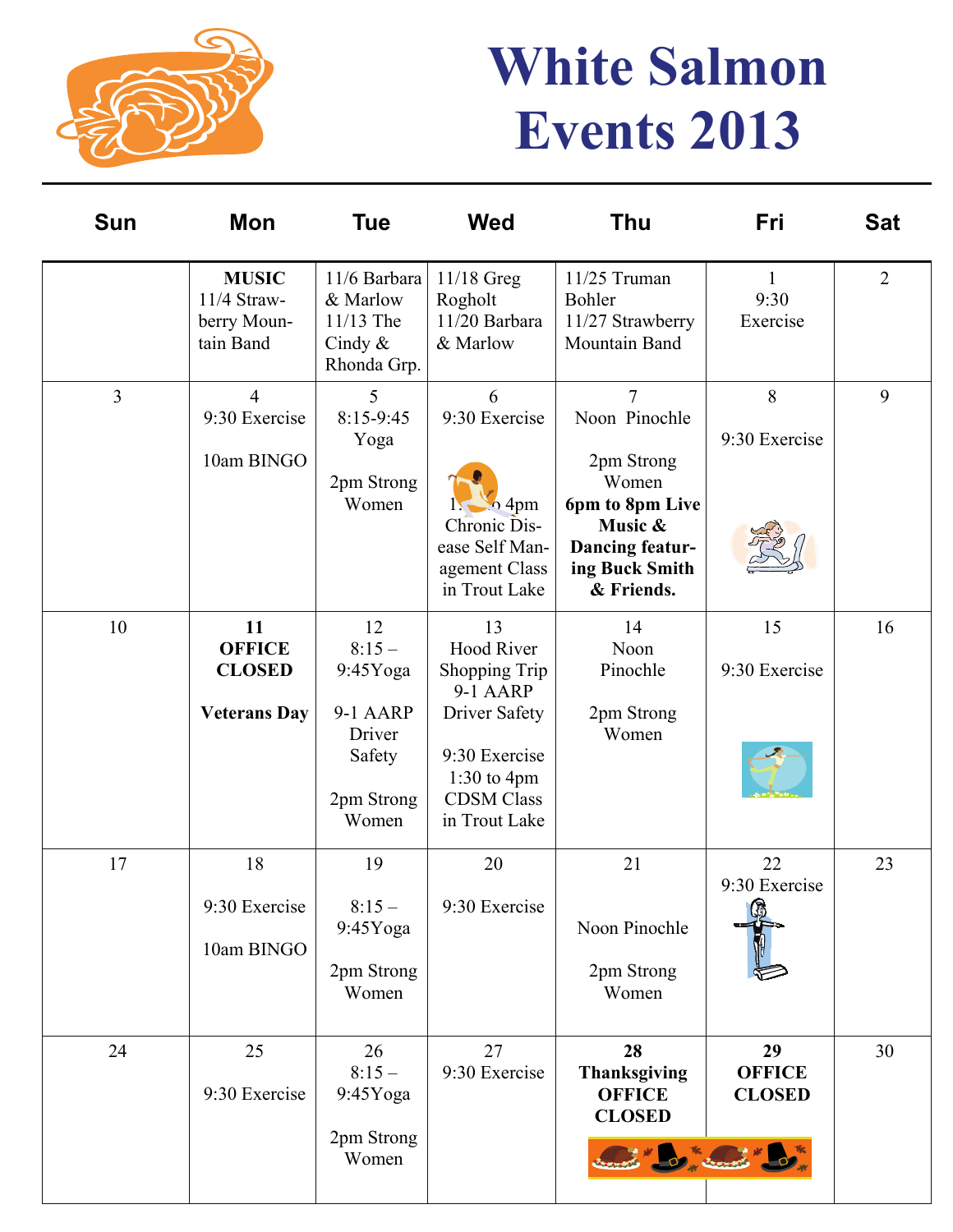# **Goldendale Events November 2013**



| <b>Sun</b>                                                                           | Mon                                                                                       | <b>Tue</b>                                                                                                                         | <b>Wed</b>                                                             | <b>Thu</b>                                    | Fri                                                  | <b>Sat</b>                                       |
|--------------------------------------------------------------------------------------|-------------------------------------------------------------------------------------------|------------------------------------------------------------------------------------------------------------------------------------|------------------------------------------------------------------------|-----------------------------------------------|------------------------------------------------------|--------------------------------------------------|
| <b>MUSIC</b><br>11/12 The<br>Simcoe Boys<br>11/19 The<br>Simcoe Boys<br>11/21 Jackie | 11/26 The<br>Simcoe Boys                                                                  |                                                                                                                                    |                                                                        |                                               | $\mathbf{1}$                                         | $\overline{2}$                                   |
| $\overline{3}$                                                                       | 4                                                                                         | 5<br>11am Toenail<br>Care<br>1pm Exercise<br>2pm Tai Chi                                                                           | 6                                                                      | 7<br>1pm Exercise<br>2pm Bingo                | 8<br>The Dalles<br>Shopping trip<br>Noon<br>Pinochle | 9                                                |
| 10                                                                                   | 11<br>Veteran's<br>Day<br><b>OFFICE</b><br><b>CLOSED</b>                                  | 12<br>1pm Exercise<br>2pm Tai Chi                                                                                                  | 13<br>10:30am Care-<br>giver Support<br>Group<br>1pm Computer<br>Class | 14<br>1pm Exercise<br>2pm Bingo<br>1:30 Zumba | 15<br>Noon<br>Pinochle                               | 16<br><b>SENIOR</b><br><b>Breakfast</b><br>\$3pp |
| 17                                                                                   | 18<br><b>AARP</b> Driver<br><b>Safety Class</b><br>1pm to 5pm<br>at Goldendale<br>Library | 19<br>$8:30-12$<br><b>AARP</b> Driver<br>Safety GD<br>library<br>10:30 Stroke<br><b>Support Grp</b><br>1pm Exercise<br>2pm Tai Chi | 20                                                                     | 21<br>1pm Exercise<br>2pm Bingo               | 22<br>The Dalles<br>Shopping Trip                    | 23                                               |
|                                                                                      | 25                                                                                        | 26<br>1pm Exercise<br>2pm Tai Chi                                                                                                  | 27                                                                     | 28<br><b>OFFICE</b><br><b>CLOSED</b>          | 29<br><b>OFFICE</b><br><b>CLOSED</b>                 | 30                                               |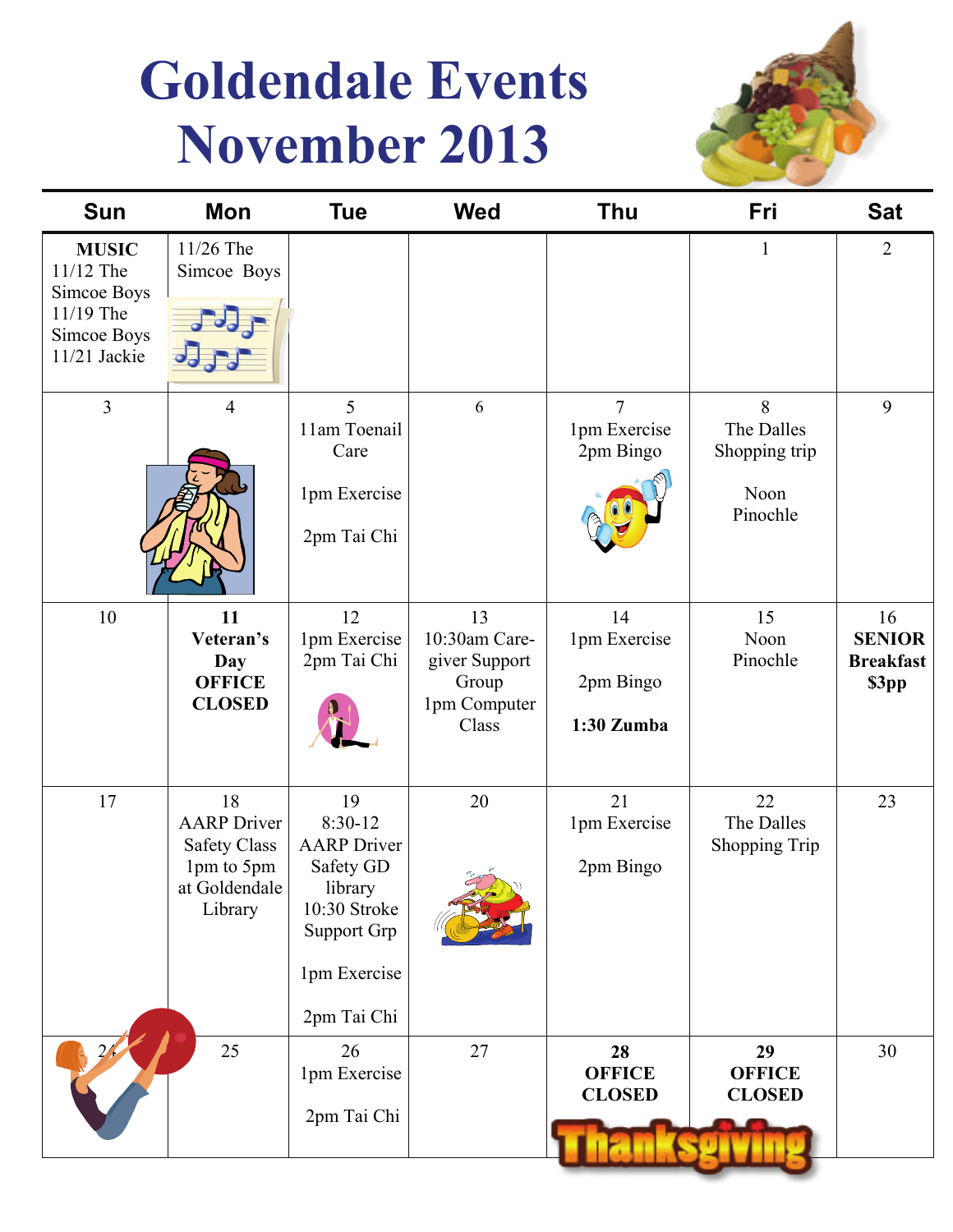# **November 2013 Menu**



| <b>Sun</b>                   | Mon                                                            | <b>Tue</b>                                     | <b>Wed</b>                      | Thu                                                                 | Fri                                  | <b>Sat</b>                                   |
|------------------------------|----------------------------------------------------------------|------------------------------------------------|---------------------------------|---------------------------------------------------------------------|--------------------------------------|----------------------------------------------|
| Menu<br>Subject to<br>Change | WS=White<br>Salmon                                             | $GD =$<br>Goldendale                           |                                 |                                                                     | $\mathbf{1}$                         | $\overline{2}$<br>Lyle Break-<br>fast \$5per |
| $\overline{3}$               | 4 WS<br>Chicken A<br>La King                                   | 5<br>GD & Lyle<br>Chicken A<br>La King         | 6 WS<br>Cook's<br>Choice        | 7 GD<br>Cook's Choice                                               | 8                                    | 9                                            |
| 17                           | 11<br><b>Office</b><br><b>Closed</b><br><b>Veterans</b><br>Day | 12GD $\&$<br>Lyle<br><b>Beef</b><br>Stroganoff | 13 WS<br>Swedish<br>Meatballs   | 14 GD<br>Swedish<br>Meatballs<br><b>Trout Lake</b><br>Cook's Choice | 15                                   | 16<br>GD senior<br><b>Breakfast</b><br>\$3pp |
| 17                           | 18 WS<br><b>BBQ</b> Beef                                       | 19<br>GD & Lyle<br><b>BBQ</b> Beef             | <b>20 WS</b><br>Chicken         | 21 GD<br>कु<br>Chicken                                              | 22                                   | 23                                           |
| 24                           | 25 WS<br>Turkey<br>Dinner                                      | 26 Gd Lyle<br>Turkey Din-<br>ner               | 27WS<br>Country<br><b>Steak</b> | 28<br><b>OFFICE</b><br><b>CLOSED</b><br><b>Thanksgiving</b>         | 29<br><b>OFFICE</b><br><b>CLOSED</b> | 30                                           |

#### **SENIOR MEAL SITE LOCATIONS**

**GOLDENDALE: Every Tuesday & Thursday at 12 noon at the Goldendale Senior Center, 115 Main Street.**

**WHITE SALMON: Every Monday & Wednesday at 12 noon at the Pioneer Center, 501 NE Washington.**

**LYLE: Every Tuesday at 12-noon at the Lyle Lions Community Center.**

**BICKLETON: The 2nd and 4th Tuesday at 11:30am at the Bickleton Grange (Menu posted @ the Market Street Café).**

**TROUT LAKE: The 2nd Thursday of the month at 5:00pm at the Trout Lake School.**

\$3.50 requested donation for those 60 and older. Spouses of those 60 and older can dine with their spouse at the senior rate. Non-seniors \$6.50 fee.

With the varied needs of seniors, flexibility is the key. Persons 60 years of age or older who are homebound and unable to shop or prepare their own meals may be eligible for home delivered meals.

Hot & Frozen Home Delivered meals are available call Senior Services for more information.

Goldendale 773-3757

White Salmon 493-3068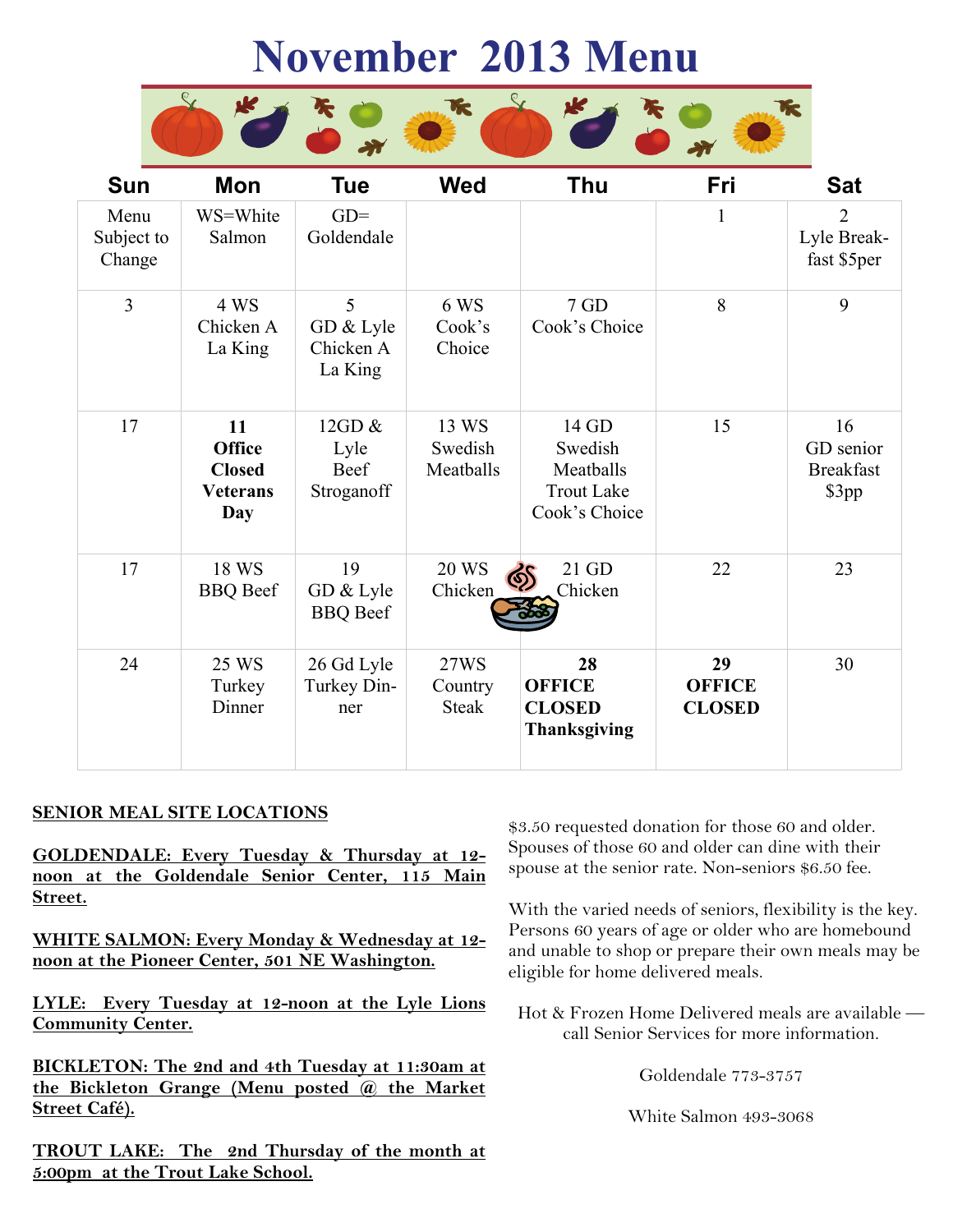## **Insured by Medicaid**



If you are insured by Medicaid starting January 1, 2014 you will have dental coverage!

You will be able to see a dentist to get routine check-ups and cleanings, to address problems, like cavities, and to get dentures. Find a dental office or clinic that accepts Medicaid by visiting 2win211.org or washingtonconnection.org.

Even if you don't think you have a dental problem, it makes sense to get dental care. Why?

Check-ups can find dental problems early when they are easier to treat. Some problems can even be reversed if they are caught early enough. Dental problems don't just affect your mouth; they can harm your health. Gum disease is linked to diabetes, heart disease, stroke, and pneumonia.

If you have certain health condition, it is even more important to get dental care. If you have diabetes, gum disease makes it more difficult to control your blood sugar, which can lead to serious problems, like blindness, amputation, and kidney disease.

If you take medications, many can cause dry mouth, which leads to cavities and gum disease. Don't seek care at an emergency room or wait until you are in pain to see a dentist. Visit a dental office or clinic for a check-up and you will be smiling again ! *Washington Dental Service Foundation*

### **KLICKITAT**

**Meals will be served at 1:00pm & there is a charge of \$3 per person Any questions call 369-3985.** 



**Dates:** 1st & 3rd Wednesday **Times:** 1pm

**Place:** Grace Lutheran Church Parsonage

This meal is not sponsored by KCSS.

# **Volunteer Hours**

# **September Volunteer HOURS**  TRANSPORTATION 543.25 Hours NUTRITION 723 Hours NEWSLETTER 20 Hours SR. EXERCISE 25 Hours MUSICIANS 18 Hours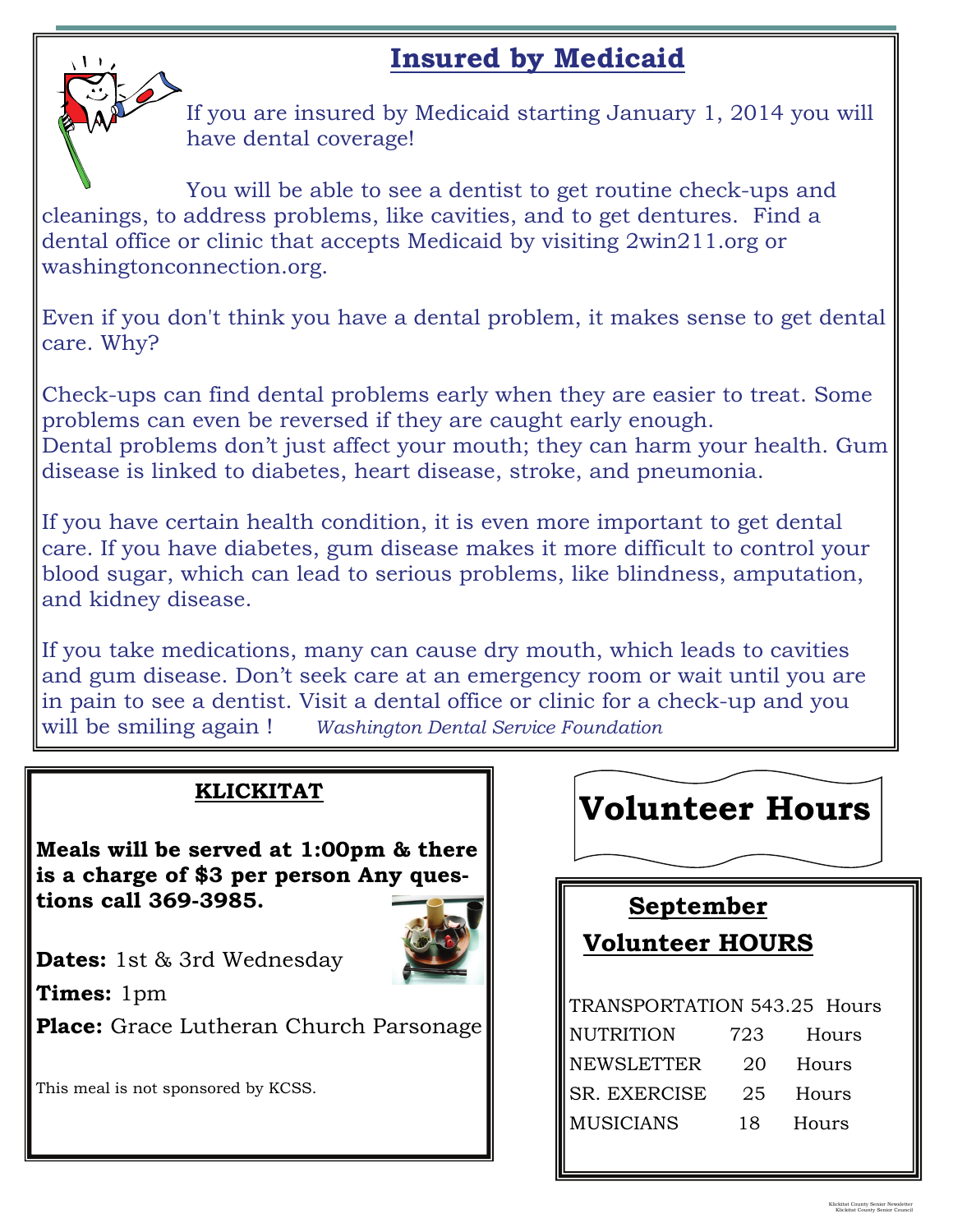## **Klickitat County Senior Advisory Board**



**Next meeting is Friday, November 1st at 10:30am at the Dallesport Community Center.** 

#### **The purpose of the Senior Advisory Board is to represent the interests of the senior citizens of Klickitat County, and assure that proper program planning, budgeting, administration, and evaluation are carried out for the best interest of the Klickitat County Senior Citizens**.

All are welcome to attend. If you have questions or would like additional information please contact Sharon Carter, Klickitat County Senior Services Director at 509-493-6228.

## **Outstanding Volunteer Recognition**

The Klickitat County Senior Advisory Board would like to take time in our monthly Senior Newsletters to recognized Seniors of Klickitat County who donate their time to our community. A nomination form will be included in the monthly Senior Services newsletter and they will be available in the community for citizens to nominate those 60 and older whom they feel should be recognized as an Outstanding Senior Volunteer.

A volunteer will be selected every other month at the Senior Advisory Board Meeting and then they will be featured in the Monthly Klickitat County Senior Newsletter. The Advisory Board will also use the nomination forms to select an Volunteer of the Year in 2014.

Please use the nomination form that is included or if you would like call Senior Services in White Salmon at 509-493-3068 or in Goldendale at 509-773-3757and we can send one to you.

Please submit your nomination form by the end of the month in order to be one that may be selected for the following month feature article.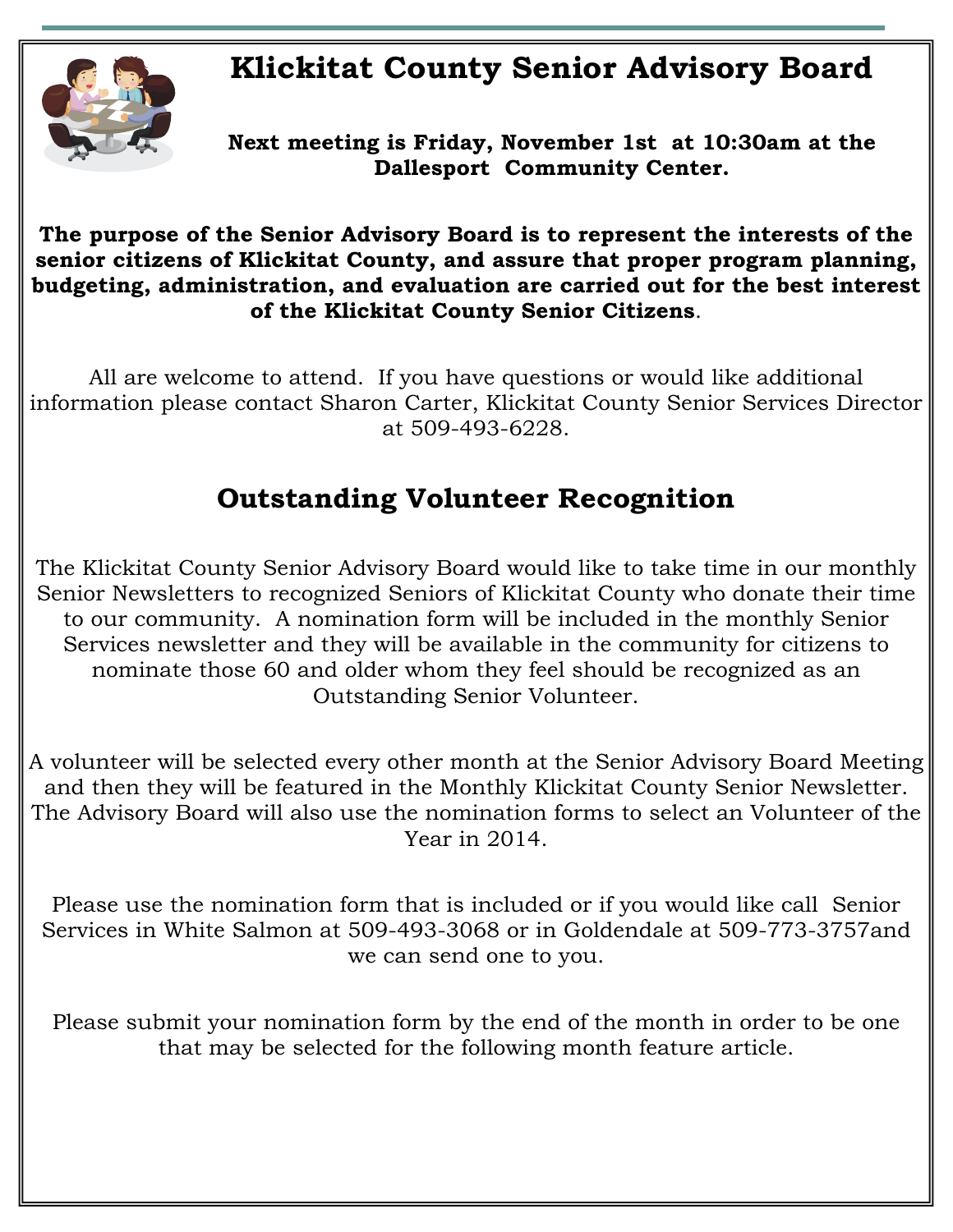## Sponsored by the Klickitat County Senior Advisory Board **KLICKITAT COUNTY OUTSTANDING SENIOR VOLUNTEER RECOGNITION AWARD**

Please nominate a senior you know who is making Klickitat County a better place through their volunteer contributions either with seniors or other age groups in our community.

The nominee must be at least age 60 and actively engaged in a volunteer activity. I nominate:

 $\mathcal{L}_\text{max}$  , and the contract of the contract of the contract of the contract of the contract of the contract of the contract of the contract of the contract of the contract of the contract of the contract of the contr

Address: \_\_\_\_\_\_\_\_\_\_\_\_\_\_\_\_\_\_\_\_\_\_\_\_\_\_\_\_\_\_\_\_\_\_\_\_\_\_\_\_\_\_\_\_\_\_\_\_\_\_\_\_\_\_\_\_\_\_\_\_\_\_\_\_\_\_\_\_\_

Phone:

#### **PLEASE ATTACH A SHEET OR WRITE ON THE BACK OF THIS FORM the answers to the following:**

1. Explain how this volunteer enhances the well-being of another individual or group. Give specific examples.

2. What special qualities, skills, talents and/or career experience does this volunteer possess that makes him/her so successful in helping others?

3. How does this volunteer meet challenges and/or make personal sacrifices to help others

without regard for personal gain or recognition?

Your name: \_\_\_\_\_\_\_\_\_\_\_\_\_\_\_\_\_\_\_\_\_\_\_\_\_\_\_\_\_\_\_\_\_\_\_\_\_\_\_\_\_\_\_\_\_\_\_\_\_\_\_\_\_\_\_\_\_\_\_\_\_

Address: \_\_\_\_\_\_\_\_\_\_\_\_\_\_\_\_\_\_\_\_\_\_\_\_\_\_\_\_\_\_\_\_\_\_\_\_\_\_\_\_\_\_\_\_\_\_\_\_\_\_\_\_\_\_\_\_\_\_\_\_\_\_

Phone:

Please mail this form or drop off to:

Klickitat County Senior Services, 501 NE Washington , P. O. Box 1877, White Salmon, WA 98672

OR

Klickitat County Senior Services, 115 W. Court Street, MS-CH-21, Goldendale, WA 98620 \*\*\*\*Volunteers will be selected by the Senior Advisory Board every other month and featured in the Klickitat County Senior Services Monthly Newsletter.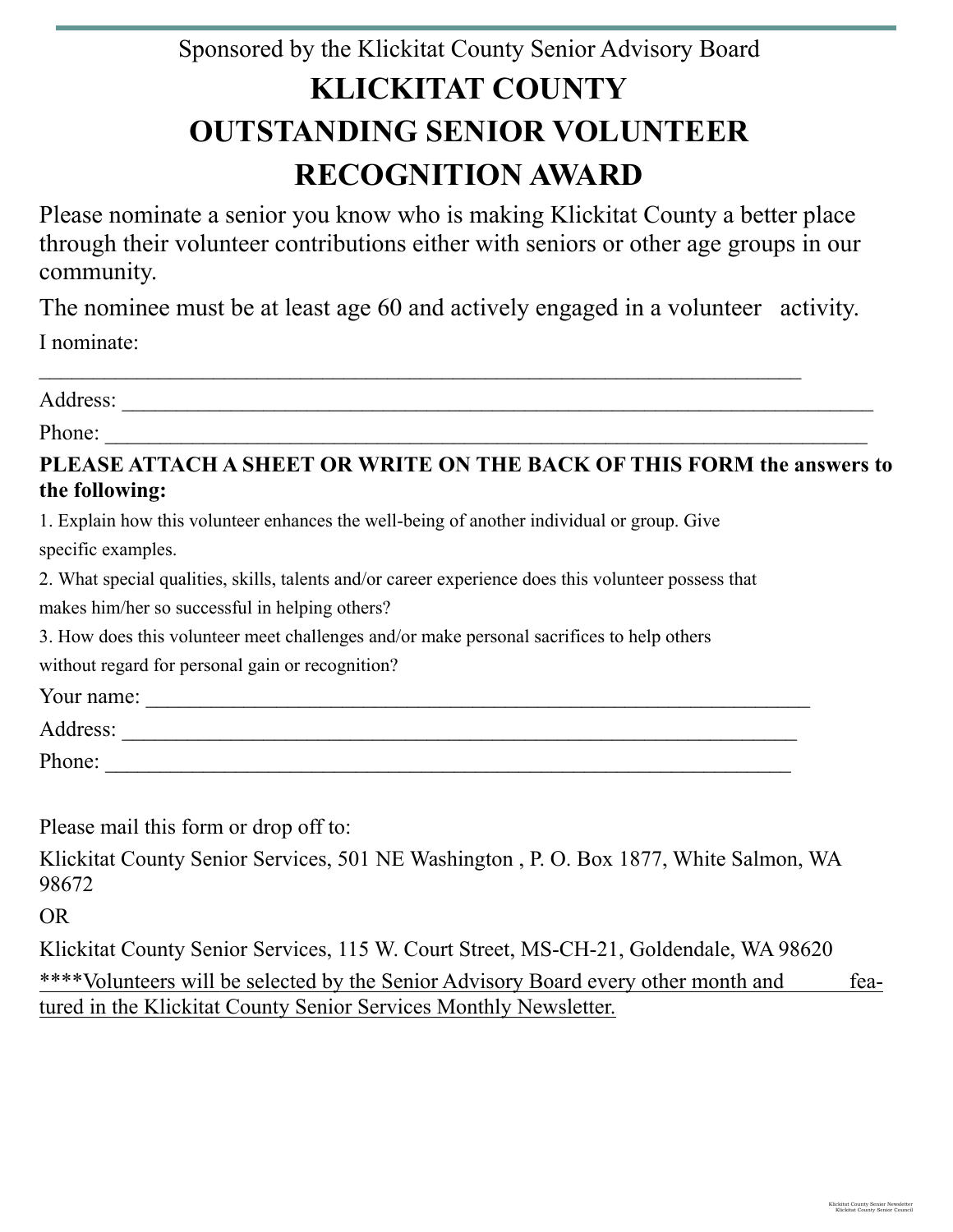





# **Lunch provided by Goldendale Grange #49**

10 am coffee

10:30 am **"Getting the most out of Senior Service programs"** 

Sharon Carter and Virginia Dunham of Klickitat County Senior Services will share information on: Medicare, Social Security, Medicaid and other senior programs

Lunch: provided by Goldendale Grange #49

Following lunch to 2:30 pm: **"Tips on Life documents and Estate Planning"** 

Teunis Wyers of Wyers Law Firm, will share up to date tips for senior living regarding life documents and estate planning.

More Information: Linda Williams lindaj@wsu.edu 509-773-6067

Sponsored by: Goldendale Grange, Senior Services, Teunis Wyers Law Firm, CEKC, WSU, Klickitat/Skamania Asset Building Coalition.